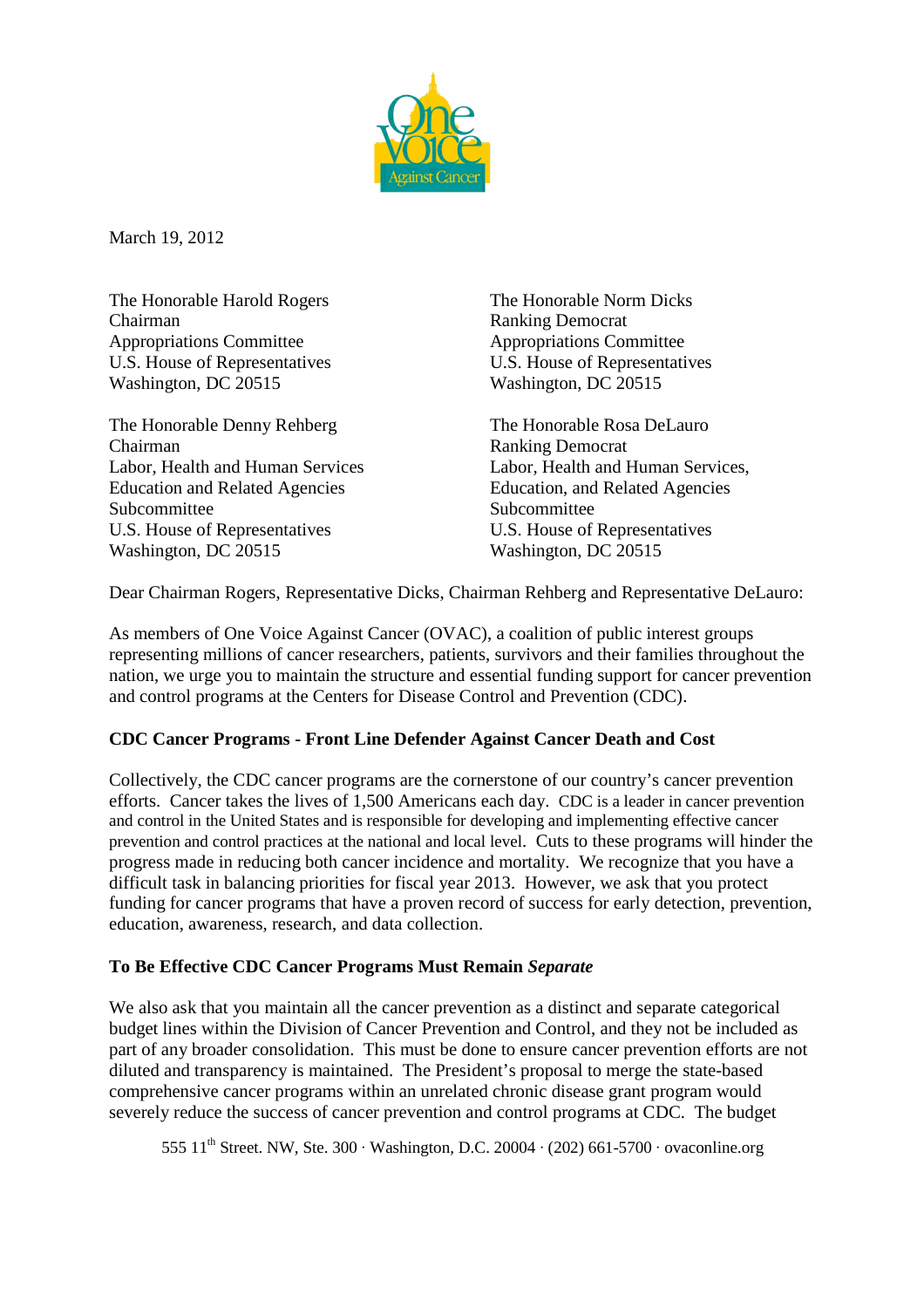proposal would also consolidate the remaining seven cancer programs into a single funding line. These proposals would obscure the urgency of cancer efforts and decrease efficiency among the cancer programs. As a matter of good governance, the proposed changes would reduce transparency and predictability of agency decisions about how much money would be available to states for specific cancer control programs.

## **CDC Cancer Prevention and Early Detection Programs – A Top Weapon for Fighting Cancer**

Sixty percent of cancer deaths today could be prevented by simply doing what we already know. Any further funding cuts or attempts to consolidate the cancer programs would result in fewer people having access to proven evidence-based educational materials and screening programs. Programs such as the National Breast and Cervical Cancer Early Detection Program and the Colorectal Cancer Control Program increase access and improve the quality of breast and cervical, colorectal cancer screening, diagnostic care, case management, and treatment referrals nationwide. State breast and cervical cancer programs alone have saved thousands of lives by providing lowincome and uninsured individuals access to screening and follow-up care they need to continue living healthy lives.

## **CDC Comprehensive Cancer Control Programs – Critical for Building a Cancer Strategy at the Local Level**

A unified front against cancer is needed to tackle major issues cancer patients and families encounter including access to quality prevention and treatment, survivorship and quality of life. CDC supports state based comprehensive cancer control programs that have successfully reached millions of Americans, created valuable new partnerships, improved access to cancer treatment and performed critical research on cancer prevention and quality of life. The inclusion of the comprehensive control initiative as part of an effort to consolidate unrelated chronic disease programs risks fracturing what is an otherwise well-coordinated cancer control effort at the state and local levels.

# **CDC Cancer Statistics - Essential Element of a National Cancer Program**

The National Program of Cancer Registries serves as the foundation for surveillance of cancer incidence and mortality across the country. Data collected under this program helps public health professionals at every level of government determine and monitor cancer trends, prioritize resources and advance research.

#### **CDC Cancer Education and Outreach - Cost Effective Cancer Control**

Lastly, CDC funding for nationwide outreach and education programs is also critical to our cancer prevention efforts. This funding supports public awareness campaigns, the development of culturally appropriate materials, as well as educational resources on a range of topics for breast, gynecologic, ovarian, blood, skin and prostate cancer.